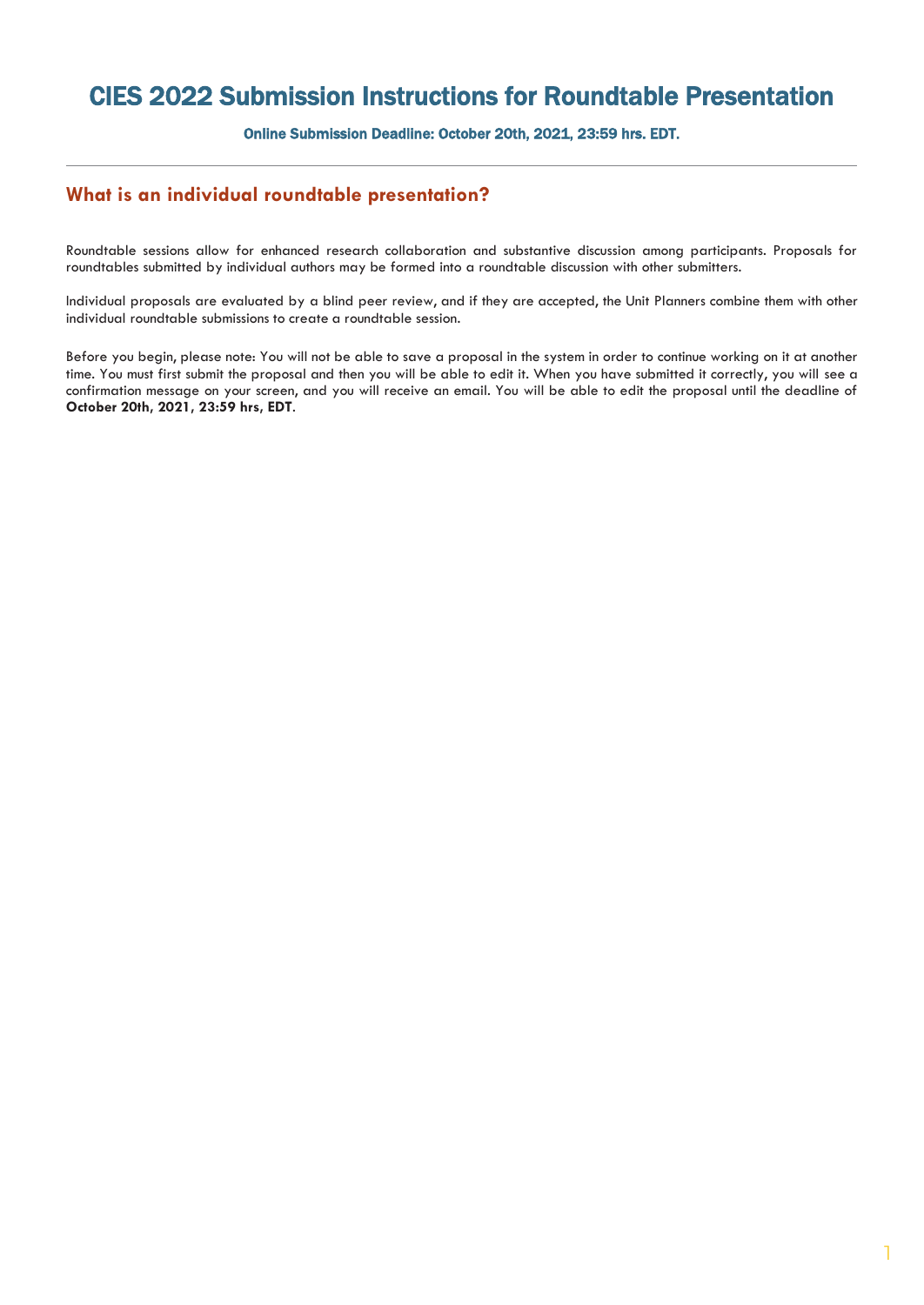## Instructions for Submitting a Refereed Roundtable Presentation for CIES 2022

**Step 1:** To login: Click on the link [https://cies.lasaweb.org/proposals/.](https://cies.lasaweb.org/proposals/)

If you have a current CIES membership please click on the button "Login with CIES account" (1) and complete the information with your *User Name* and *Password*, If you do not have a current CIES membership please create a Guest Account clicking on "Create Guest Account" (2) complete the form and "Submit", then click on "Submit a Proposal" (on the top of the screen) and then on "Login with guest account" (3), and complete the information with your Guest account credentials: *User Name* and *Password.*

| You must be logged in to access the submission system. Please login to continue.                                                                                                                                                         |   |  |  |  |  |  |
|------------------------------------------------------------------------------------------------------------------------------------------------------------------------------------------------------------------------------------------|---|--|--|--|--|--|
| Select "Login with CIES Account" if you have a current CIES membership.<br>Select "Login with Guest Account" if you have already created a Guest account.<br>Select "Create Guest Account" if you do not have a current CIES membership. |   |  |  |  |  |  |
| <b>LOGIN WITH CIES ACCOUNT</b>                                                                                                                                                                                                           |   |  |  |  |  |  |
| TH GUEST ACCOUNT                                                                                                                                                                                                                         | 3 |  |  |  |  |  |
| <b>CREATE GUEST ACCOUNT</b>                                                                                                                                                                                                              |   |  |  |  |  |  |

Then, click on "Proposal Submission Site" button

**PROPOSAL SUBMISSION SITE** 

## **Step 2**: Select *"Submit a Proposal"*.



**Step 3:** Select *"Submit Proposal to General Pool, SIG, or Committee"*.

|                | <b>Submit a New Proposal</b>                                         |
|----------------|----------------------------------------------------------------------|
| <b>ARRESTS</b> | Submit Proposal to General Pool, SIG, or Committee                   |
|                | Submit Proposal to New Scholars Committee Mentoring Workshops        |
|                | Submit a Pre-Conference Workshop, Book Launch, or Visual Art Exhibit |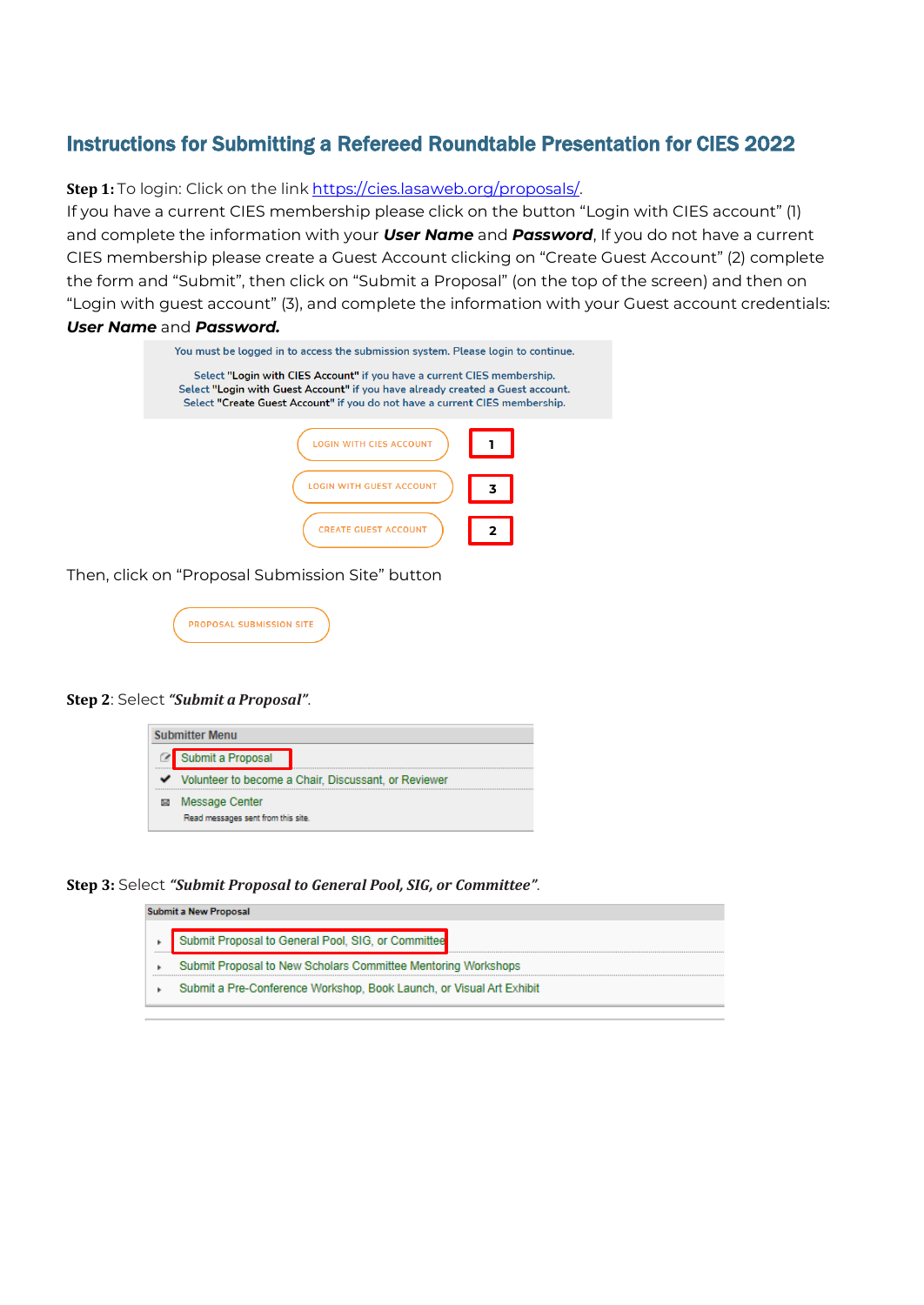**Step 4:** Select "General Pool", a SIG, or a Committee.

| <b>General Pool</b>                                                     |
|-------------------------------------------------------------------------|
| Committee: Gender & Education                                           |
| Committee: UREAG (Under-represented Racial, Ethnic, and Ability Groups) |
| African Diaspora SIG                                                    |
| Africa SIG                                                              |
| <b>Citizenship and Democratic Education SIG</b>                         |
| Contemplative Inquiry and Holistic Education SIG                        |
| Cultural Contexts of Education and Human Potential SIG                  |
| Early Childhood Development SIG                                         |
| <b>East Asia SIG</b>                                                    |
| <b>Economics and Finance of Education SIG</b>                           |
| Education, Conflict, and Emergencies SIG                                |
| <b>Environmental and Sustainability Education SIG</b>                   |
| <b>Eurasia SIG</b>                                                      |
| Globalization & Education SIG                                           |
| <b>Global Literacy SIG</b>                                              |
| <b>Global Mathematics Education SIG</b>                                 |
| <b>Global Migration SIG</b>                                             |
| <b>Higher Education SIG</b>                                             |
| <b>Inclusive Education SIG</b>                                          |
| Indigenous Knowledge and the Academy SIG                                |
| Information and Communication Technologies for Development (ICT4D) SIG  |
|                                                                         |

**Step 5:** Under *"Individual Presentation",* select "*Refereed Roundtable Presentation*".



**Step 6:** Select "*Yes*" to the proposal submission policies, enter paper *Title* and *Proposal* information, and select *Central Concepts* (if you select one or more than one of the four first options, do not select the fifth one), *Keyword(s)*, *Type or research and Mode of Presentation* (that information is mandatory). *Language other than English, Abstract in another language, Geographic Descriptors, Other Geographic Descriptor* and *Additional Information* are optional. Then click on *"Accept and Continue"* when finished. The Roundtable presentation title must be in mixed case (not all caps).

**Step 7:** You should automatically be the selected author of the paper for a roundtable and should be a *"Presenter"*. You can remove it in case you were not the presenter just by selecting "remove". To find co-presenters or Non-presenting author of the paper, write their last names (or part of it) in the box, and click on *"Search for Author"* (Step I), look for the co- author under his/her last name, and select *"Add Non-Presenter"* or *"Add Presenter"* close to the name (Step II). When completed, click on *"Accept and Continue"* (Step III).

| then be given an option to add him/her from that table.<br>appear.<br>Last Name ruscalleda<br>Search for Author<br><b>Choose From List of Authors</b> | If a co-author is already in the conference database, his/her name will be matched and will appear in a table below. You will<br>If a co-author is NOT already in the conference database, you will still need to type his/her name in the search box as a<br>precaution against duplicate submissions. After the preliminary search, an option to enter a new co-author into the database will<br>Step |             | Click the "Accept and Continue" button to proceed after you have selected your submission's Authors. | Step III                                                          | <b>Accept and Continue</b> |  |  |
|-------------------------------------------------------------------------------------------------------------------------------------------------------|---------------------------------------------------------------------------------------------------------------------------------------------------------------------------------------------------------------------------------------------------------------------------------------------------------------------------------------------------------------------------------------------------------|-------------|------------------------------------------------------------------------------------------------------|-------------------------------------------------------------------|----------------------------|--|--|
| The results from your search will appear below. To add someone, select "Add Author" in the "Action" field to the far right of the Author's name.      |                                                                                                                                                                                                                                                                                                                                                                                                         |             |                                                                                                      |                                                                   |                            |  |  |
| # Person                                                                                                                                              | <b>Email Address</b>                                                                                                                                                                                                                                                                                                                                                                                    | Affiliation | Action                                                                                               | <b>Add Non-Presenter</b>                                          |                            |  |  |
| 2 Ruscalleda, Mara                                                                                                                                    | mrusca@gmail.com                                                                                                                                                                                                                                                                                                                                                                                        | AOS         | Step I                                                                                               | <b>Add Presenter</b><br>Add Non-Presenter<br><b>Add Presenter</b> |                            |  |  |
| <b>Author not listed?</b>                                                                                                                             |                                                                                                                                                                                                                                                                                                                                                                                                         |             |                                                                                                      |                                                                   |                            |  |  |